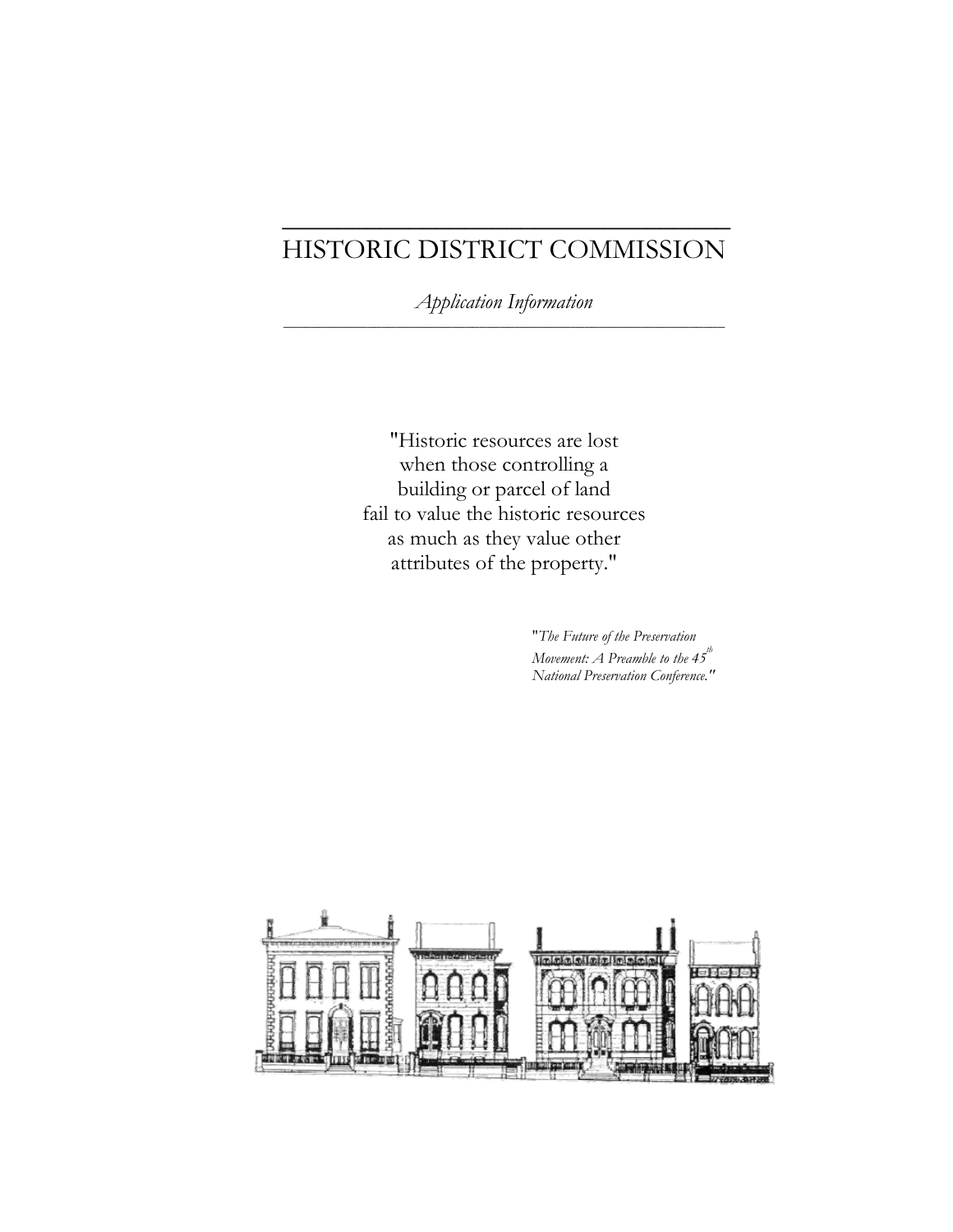

# EAST GREENWICH HISTORIC DISTRICT **HISTORIC DISTRICT COMMISSION APPLICATION INFORMATION**

## WHY DO WE HAVE AN HISTORIC DISTRICT COMMISSION?

The Historic District Commission's (HDC's) primary role is as a regulatory body whose responsibility it is to safeguard the heritage of East Greenwich. This is accomplished under Article XI, Historic Zoning, under the Town's Zoning Ordinance (July 25, 2000). This ordinance seeks to preserve historic districts and structures, stabilize and improve property values, foster civic beauty, strengthen the local economy and promote preservation on behalf of the citizens of East Greenwich.

## WHO HAS TO APPEAR BEFORE THE HDC?

The HDC reviews applications for exterior work proposed at properties included in Article XI of the Zoning Ordinance. Work activities considered to be ordinary maintenance and repair which do not alter the external appearance of a structure do not require HDC review. You can paint your building, install storm windows and storm doors, and do routine maintenance without going before the HDC. Also, if you are replacing-inkind, that is, if you are planning on replacing something like an asphalt shingle roof with another asphalt shingle roof - exactly as it was before, you do not need HDC approval. Generally, if work requires an exterior building permit (such as is the case with new construction, alterations, demolitions, and additions) chances are you will need HDC approval. *The Building Official cannot issue a building permit without HDC approval.* 

## HOW DOES HDC REVIEW APPLICATIONS?

In reviewing all applications, the HDC adheres to specific standards which are based upon the Secretary of the Interior's Standards for Rehabilitation. Those Standards, as listed below, should be your guide as you prepare an HDC application. If you would like more information on these standards and how they are applied, please contact the Planning Department at 886-8645.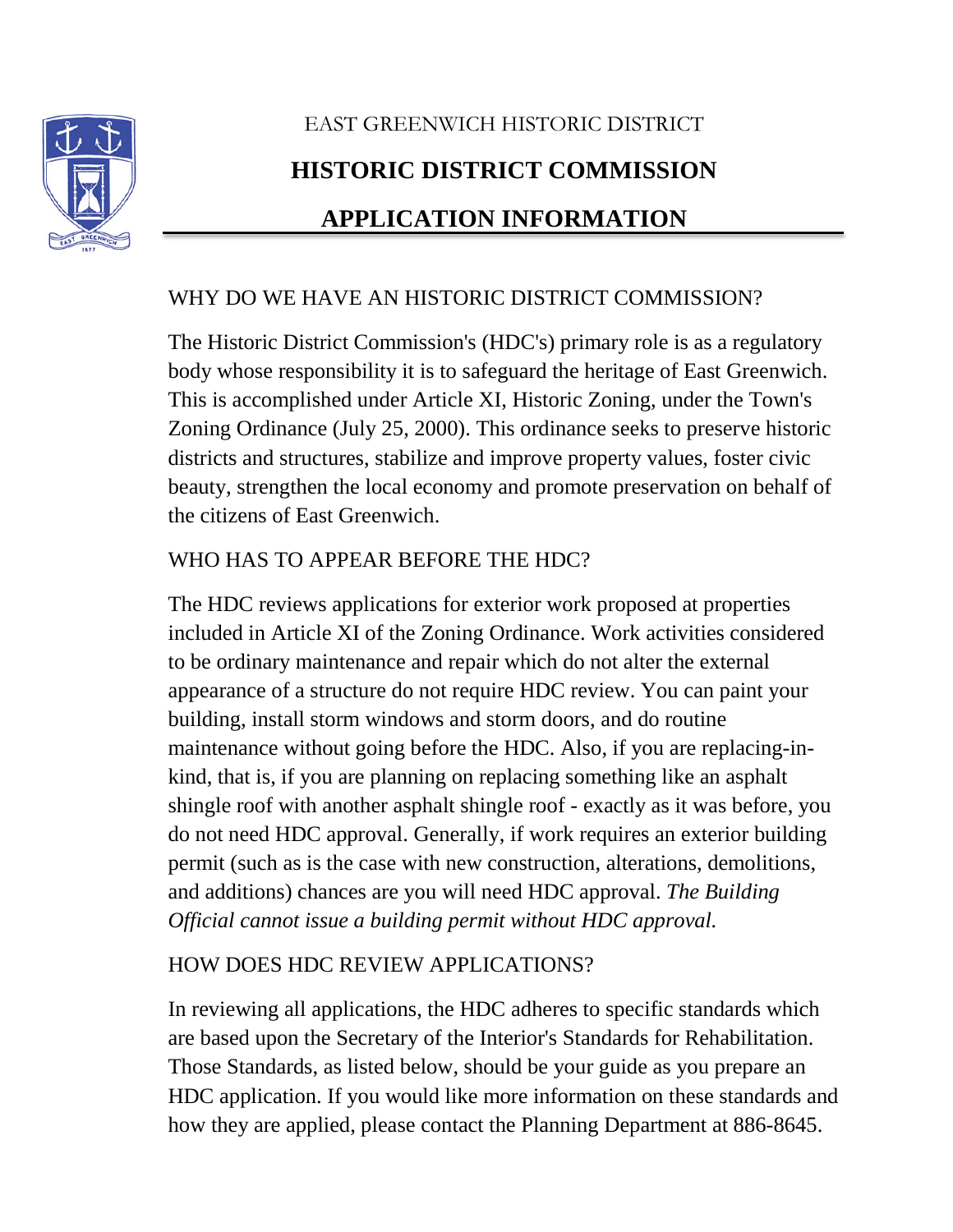

## TOWN OF EAST GREENWICH

Application for Historic District Commission Approval

Please print or type only. Completed applications and accompanying materials must be submitted to the Planning Department.

| TELEPHONE NUMBER: HOME______________________WORK/CELL___________________________                                                                                                                               |  |                                                                                                                                                       |  |  |
|----------------------------------------------------------------------------------------------------------------------------------------------------------------------------------------------------------------|--|-------------------------------------------------------------------------------------------------------------------------------------------------------|--|--|
|                                                                                                                                                                                                                |  |                                                                                                                                                       |  |  |
|                                                                                                                                                                                                                |  |                                                                                                                                                       |  |  |
|                                                                                                                                                                                                                |  |                                                                                                                                                       |  |  |
|                                                                                                                                                                                                                |  |                                                                                                                                                       |  |  |
|                                                                                                                                                                                                                |  |                                                                                                                                                       |  |  |
| NAME OF CONTRACTOR: NAME OF CONTRACTORS                                                                                                                                                                        |  |                                                                                                                                                       |  |  |
|                                                                                                                                                                                                                |  |                                                                                                                                                       |  |  |
| APPROVAL SOUGHT: (Check One) CONCEPTUAL FINAL FINAL                                                                                                                                                            |  |                                                                                                                                                       |  |  |
| WORK CATEGORY: (Please check all that apply)                                                                                                                                                                   |  |                                                                                                                                                       |  |  |
| ____ Extension of Previous Approval<br>New Construction<br>___ Addition<br>Minor Modification / Alterations<br>$\frac{1}{\sqrt{2}}$ Fencing<br>____ Replace Windows / Doors<br>____ Modification of Final Plan |  | _____ Repair / Replace in Kind<br><b>Partial Demolition</b><br>____ Complete Demolition<br>___ Signage<br>____ Roofing<br>$\frac{1}{\sqrt{2}}$ Siding |  |  |

DESCRIBE THE WORK PROPOSED: (Attach additional sheets if necessary)

\_\_\_\_\_\_\_\_\_\_\_\_\_\_\_\_\_\_\_\_\_\_\_\_\_\_\_\_\_\_\_\_\_\_\_\_\_\_\_\_\_\_\_\_\_\_\_\_\_\_\_\_\_\_\_\_\_\_\_\_\_\_\_\_\_\_\_\_\_\_

\_\_\_\_\_\_\_\_\_\_\_\_\_\_\_\_\_\_\_\_\_\_\_\_\_\_\_\_\_\_\_\_\_\_\_\_\_\_\_\_\_\_\_\_\_\_\_\_\_\_\_\_\_\_\_\_\_\_\_\_\_\_\_\_\_\_\_\_\_\_

\_\_\_\_\_\_\_\_\_\_\_\_\_\_\_\_\_\_\_\_\_\_\_\_\_\_\_\_\_\_\_\_\_\_\_\_\_\_\_\_\_\_\_\_\_\_\_\_\_\_\_\_\_\_\_\_\_\_\_\_\_\_\_\_\_\_\_\_\_\_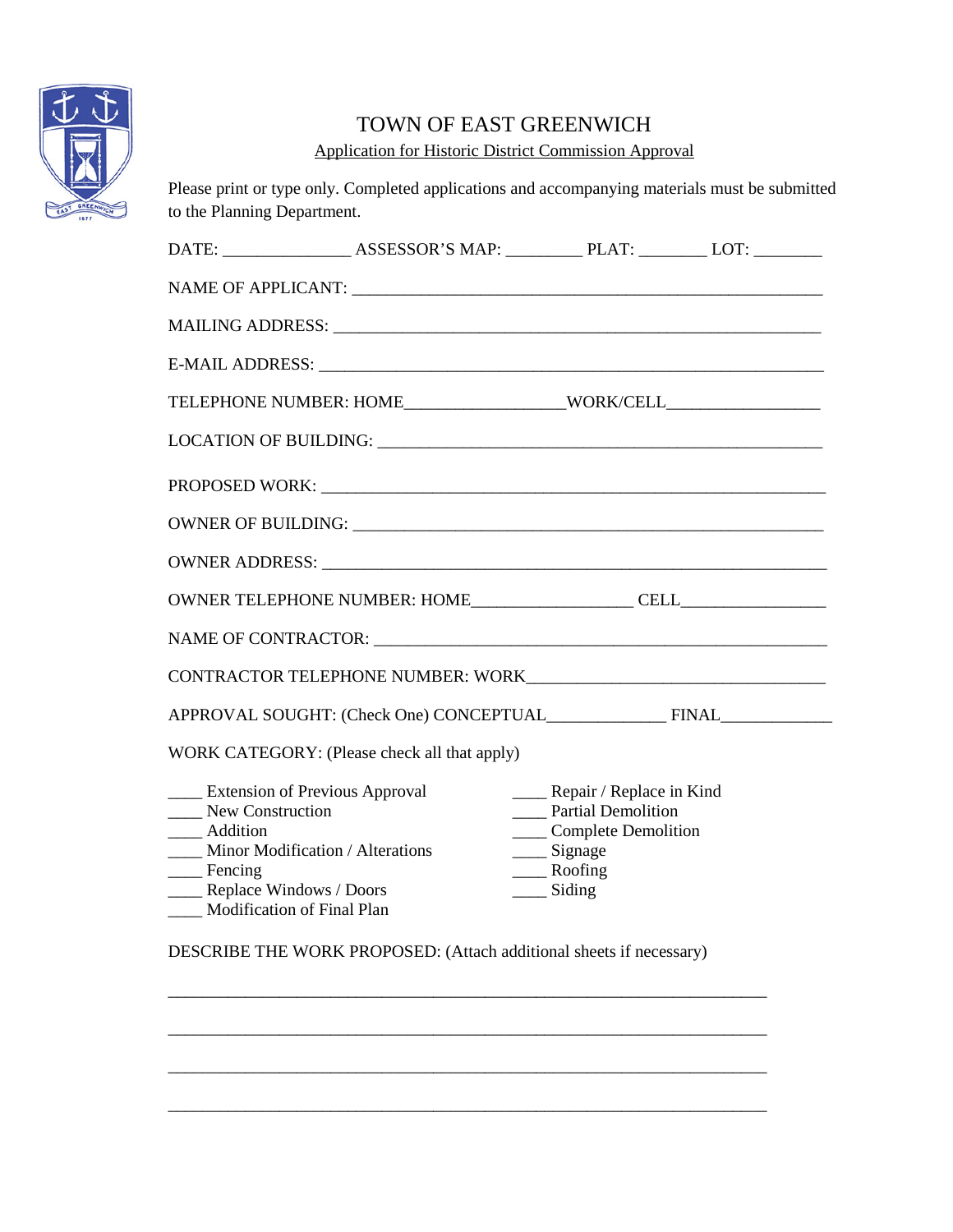INCLUDED WITH THE APPLICATION: (Please check all that apply)

| Site Plan                           | Floor plans              |
|-------------------------------------|--------------------------|
| <b>Exterior Elevations</b>          | Details / Specifications |
| Catalogue Cuts / Product Literature | Other:                   |
| Photographs                         |                          |

Please check any of the following which apply to this application:

- The application was filed in response to notice from the Town indicating that the proposed work activities must be done to bring the building up to code, etc.
- The applicant has received notice from the Town the work has proceeded at the property without the prior approval
- The applicant cannot attend the scheduled hearing, but an attorney, contractor, or other representative will appear on the applicant's behalf.
- The project also requires zoning relief.

#### **IMPORTANT NOTE:**

All decisions rendered by the Historic District Commission (HDC) may be appealed to the Zoning Board of Review. The HDC cannot render a final decision on any application which also requires zoning relief. Applicants may first appear before the HDC for conceptual review and return for final approval once zoning relief has been granted.

All applications for Certificates of Appropriateness must be found by the HDC to be consistent with its Standards for Review. The HDC bases these review criteria on the Secretary of the Interior's Standards for Rehabilitation. A copy of the Standards is found in the application package. Questions about any of these issues may be directed to the Planning Department.

| PROPERTY OWNER'S SIGNATURE: |
|-----------------------------|
| (If different from above.)  |
| PRINT NAME OF OWNER:        |

Please note: If property owner is unable to sign the application, then a signed letter from said owner granting permission for the proposed improvements is required to be received in the Planning Department before the application is heard by the Commission.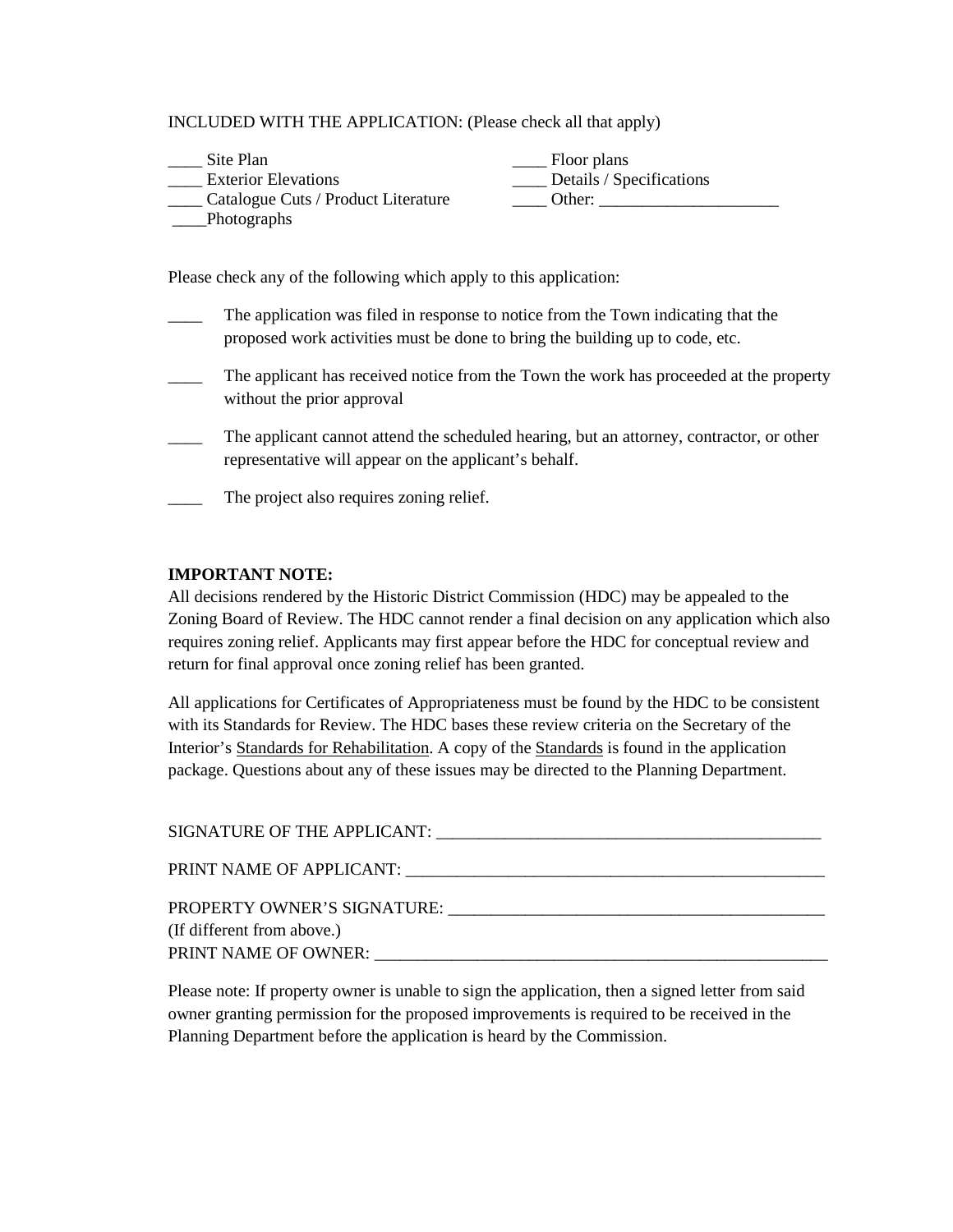



#### **HISTORIC DISTRICT COMMISSION**

#### **APPLICATION REQUIREMENTS**

The HDC meets on the second Wednesday of each month. Applications must be completed and accepted by the Planning Department by the last business day of the month prior to the next regularly scheduled meeting. Applications must be submitted to a representative of the Planning Department. The original application will be reviewed to insure that it is complete. An incomplete application will be returned to the applicant with comments describing what additional materials are required.

A complete application consists of ten (10) copies of all the following information, collated in packet form, submitted to and accepted by the Planning Department:

- A.) HDC Application
- B.) Sketches, drawings, and/or photographs showing the building/project, the proposed work and the final appearance of the altered/newly constructed project.
- C.) Any additional descriptions, renderings, material samples or information that will assist the HDC in its understanding of the proposal.
- D.) Separate written authorization for the proposed work from the property owner (if other than the applicant and if owner has not signed the application.)
- E.) \$50.00 fee for final approvals.

Applications which have been accepted and logged in by the Planning Department will be scheduled on the next available agenda. Applicants or their designees must be present to represent the application. Architects, contractors and other advisors may assist you with the presentation and questions before the HDC.

#### THERE ARE NO EXCEPTIONS TO THE DEADLINE AND INCOMPLETE APPLICATIONS WILL NOT BE ACCEPTED

If you have any questions regarding this process or if you are not sure whether or not you must submit an application to the HDC, please call the Planning Department at 886-8645.